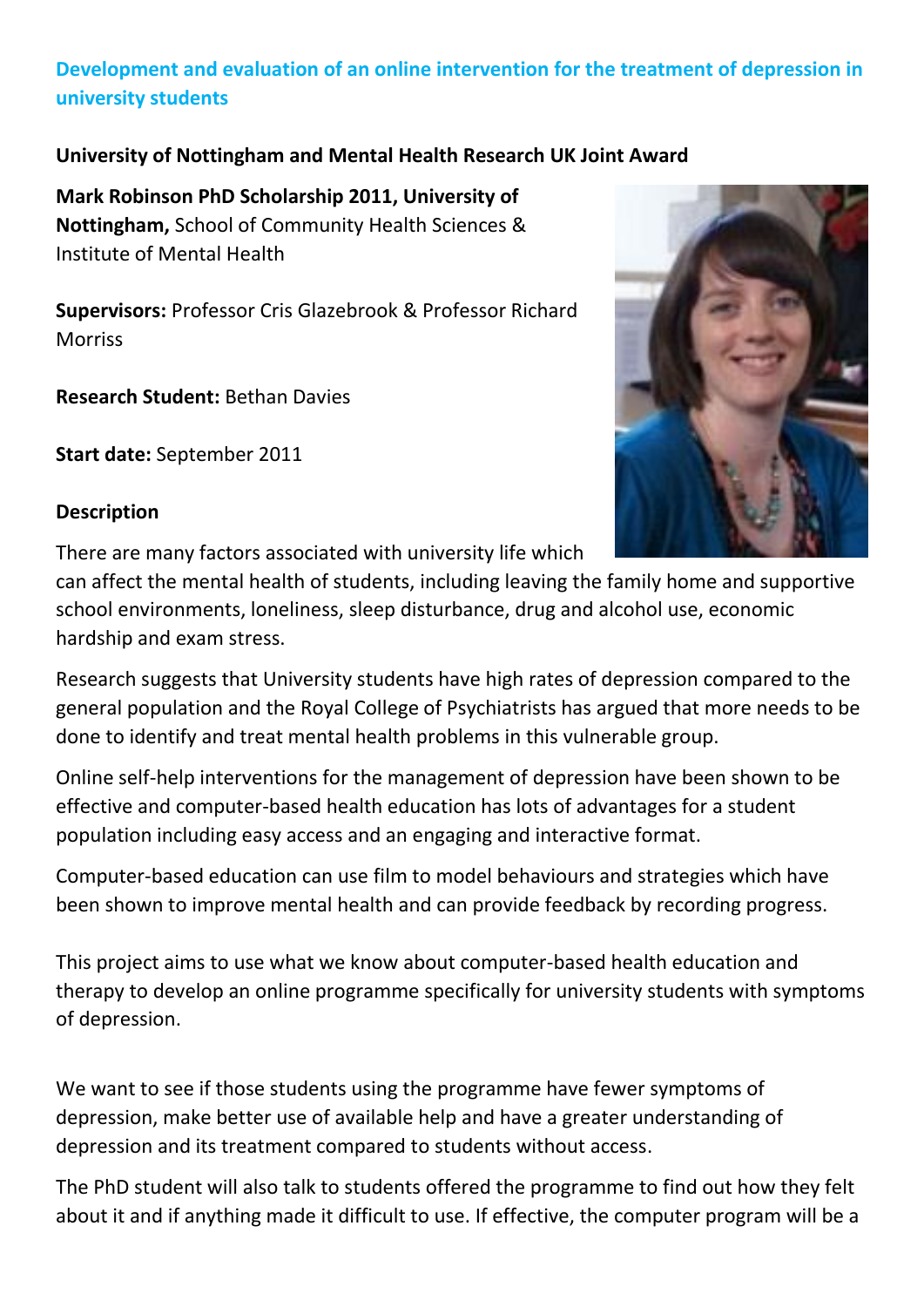cost-effective intervention which be offered to students experiencing symptoms of anxiety and depression at an early stage.

# **Mental Health Research UK are pleased to announce the first of our completed PhD Scholarships.**

Dr Bethan Davies has graduated from Nottingham University and is our first graduate. Below are photographs and a PDF of her thesis.



**Bethan and her supervisor Professor Cris Glazebrook**



# **Bethan's Final Report**

Young adulthood is a vulnerable period for the onset and development of depression, and is a common mental health problem experienced by university students. Depression can significantly impact and impair students' academic performance, social relationships, and general well-being. However students often do not seek professional help for their mental health for many reasons, including stigma about mental health and help-seeking and preferences for self-reliance. Students are highly connected to internet-enabled technologies, and online interventions present a useful strategy for helping managing depression and can address many reasons why they do not seek professional help. Mental health literacy is an umbrella term reflecting an individual's beliefs, knowledge and attitudes relating to mental health, which assist in recognition, management and prevention of mental health problems. The aim of this PhD was to develop an evidencedbased psycho-educational online intervention for promoting mental health literacy for depression ("depression literacy") and management of depression in Nottingham-based university students.

This online intervention was informed by evidence from several research projects and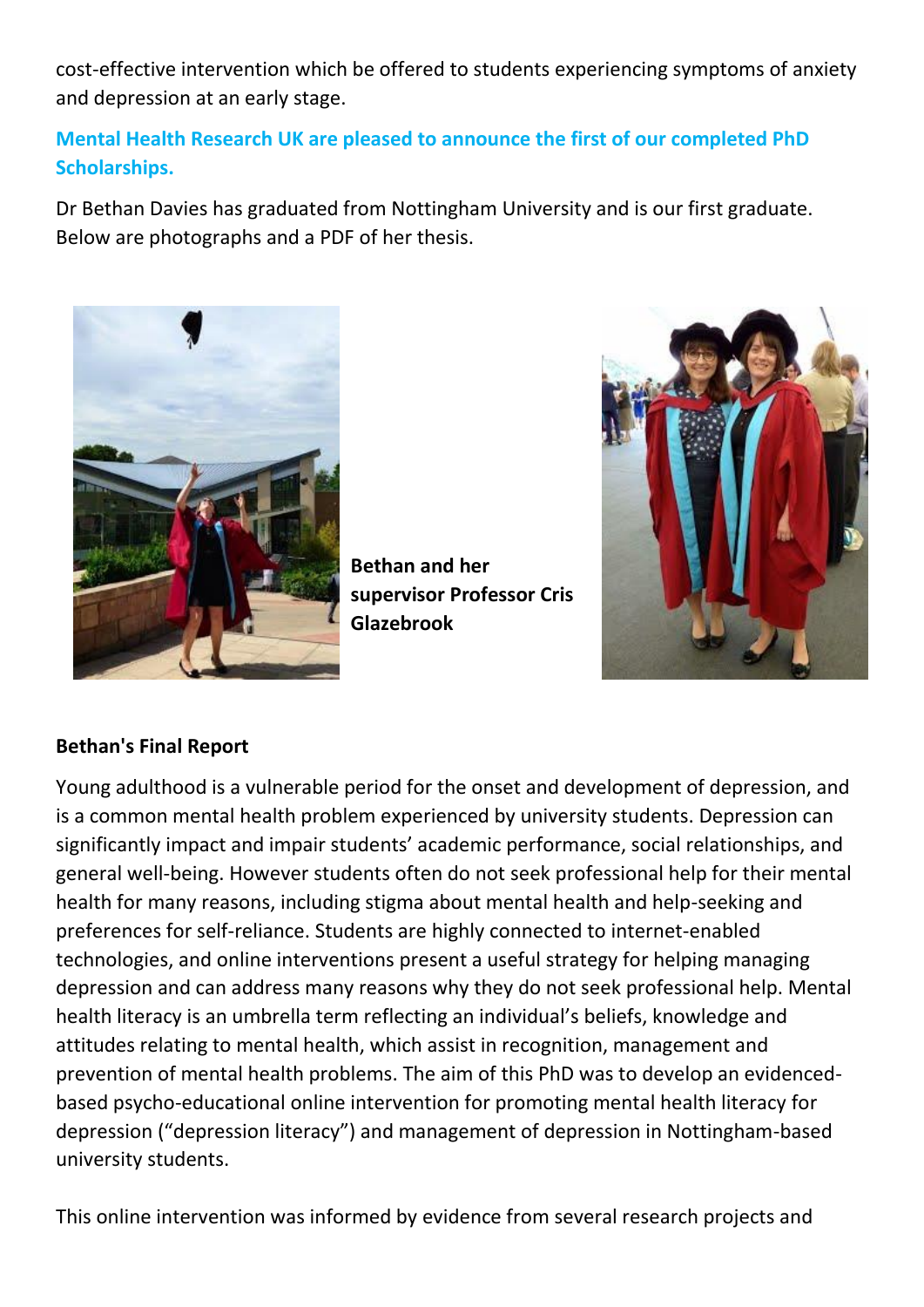through literature review of depression in university students, help-seeking theory for mental health problems, and the role of mental health literacy in helping improve management and help-seeking for depression.

- Study One involved a systematic review and meta-analysis of evidence for computerand web based interventions to improve common mental health problems in university student populations.
- Study Two involved identifying the mental health needs of the intervention's target population through a survey which profiled depressive and anxiety symptoms and related help-seeking behaviours with 758 local university students. Expanding on this,
- Study Three used involved interviews with students to explore their perceptions of changes in their mental well-being since entering university, factors affecting their mental well-being, and how they coped and managed their mental health within education. Findings from these two studies suggested friends were an important source of help. This led to:
- Study Four, which involved a survey exploring students' helping actions to support a hypothetical friend experiencing depressive symptoms. Findings from these four studies contributed into the development of the online intervention, based on Rickwood et al.'s (2005) four-step process model of help-seeking.
- Study Five describes the development and brief testing of the online intervention a website named "Managing Your Mood Online" (MYMO). This website consisted of ten sections reflecting different aspects of mental health literacy. This thesis demonstrates the first stage of a process to design an appropriate and relevant resource for Nottingham-based university students.

After completing the PhD, my first appointment was as a Research Fellow in the NIHR MindTech Health Technology Co-Operative, based at the University of Nottingham. This group is a national centre focussing on the development, adoption and evaluation of new technologies for mental healthcare and dementia [\(www.mindtech.org.uk\)](http://www.mindtech.org.uk/), and I am working within its Children and Young People's Theme that focuses on the development and evaluation of digital technologies for children and young people's mental health and well-being. I am also a member of the advisory board for Students Against Depression [\(www.studentsagainstdepression.org\)](http://www.studentsagainstdepression.org/), a website developed and maintained by the Charlie Waller Memorial Trust [\(www.cwmt.org.uk\)](http://www.cwmt.org.uk/).

# **Blog - March 2013**

The New Year has bought on many new challenges for me – I have now collected data from my online survey, have cleaned it up and need to start statistical analysis. Initial findings seem to show that about half the students surveyed reported some degree of depressive or anxiety symptomology. I will be analysing this in the upcoming weeks to further explore the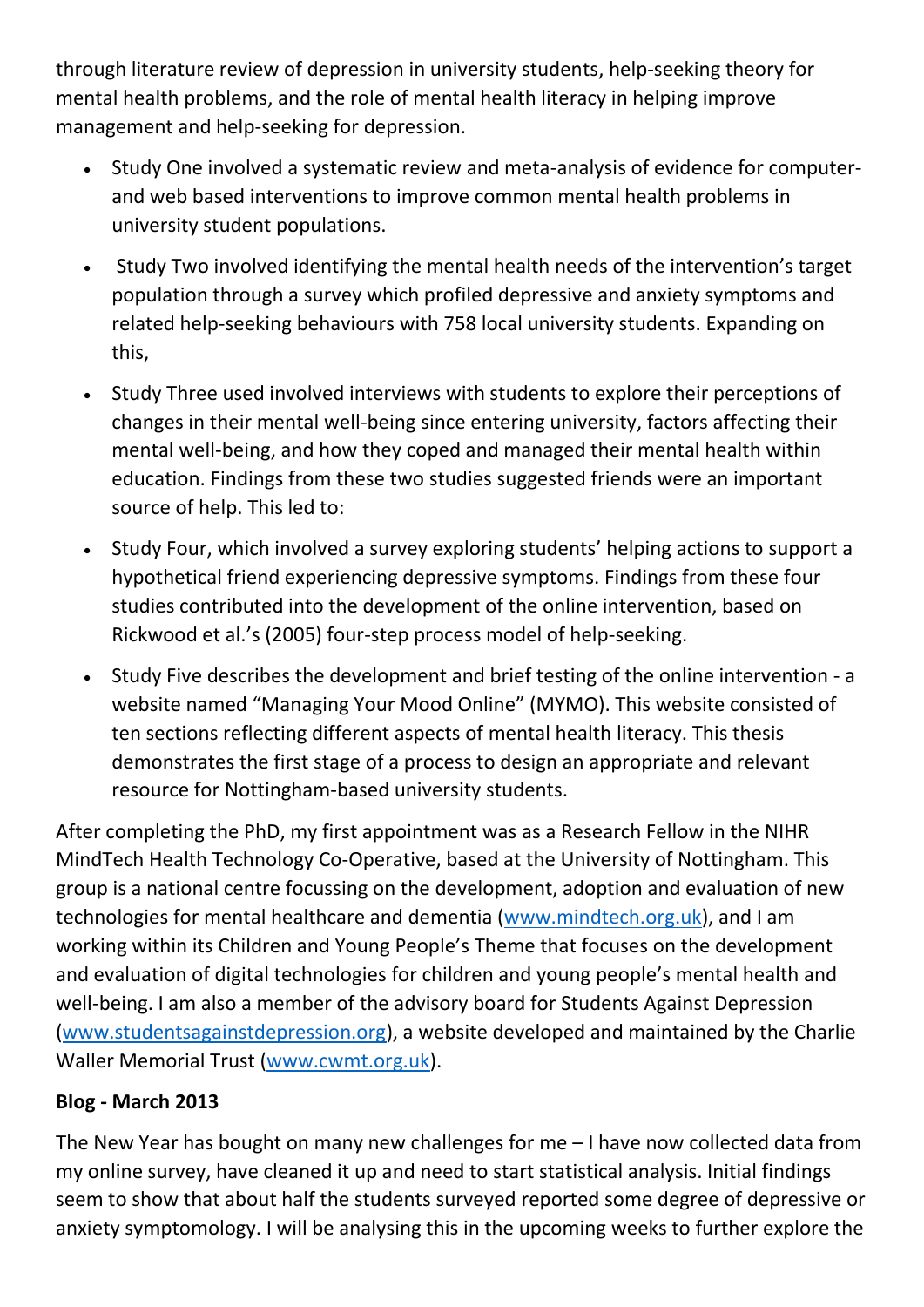data.

The systematic review is now in the "second draft" stages, hurrah! Last year I was informed of a conference that would be relevant to my studies – the International Society for Internet Interventions holds a biannual conference where current research within the field of e-health is disseminated and presented to other relevant academics, researchers, students and clinicians. I submitted an abstract based on my review, and I was very pleased to hear it got accepted for their next conference! The conference is being held in May in Chicago, USA – this will give me great experience of dissemination and networking with others in the field. I also applied for a travel bursary available within the University Of Nottingham's Graduate School – and thankful to hear that they have awarded me a grant to help towards funding this trip.

I have also begun another one of my research projects, which involves interviewing university students about emotional difficulties they may have experienced during higher education. To date I have managed to do sixteen interviews – I've found it difficult to keep up with the transcription of these though, but it must be done! Many of the students I've spoken to have experienced emotional distress or mental health difficulties – and I'm very grateful to them for participating and telling me about their personal experiences. Their experiences will be analysed qualitatively and will contribute towards the development of the online resource.

In addition to this, I am a committee member on the Midlands Health Psychology Network – this is a forum for health psychologists and students within the Midlands. My role within the committee was to co-organise and deliver their annual conference - this was on 14th February at the University of Birmingham. I quite enjoyed organising this, and got some hands-on experience of what it means to put on a conference! Given that it was Valentine's Day, the conference theme was "Matters of the Heart" and our keynotes delivered presentations in line with this theme: Professor Gill Furze spoke about her research into the role of beliefs and illness perceptions in cardiac rehabilitation, and Professor Roger Ingham spoke of young people's sexual health and the complexities involved in research in this area. I really enjoyed the day and it was great to speak to other students working in the field of health psychology.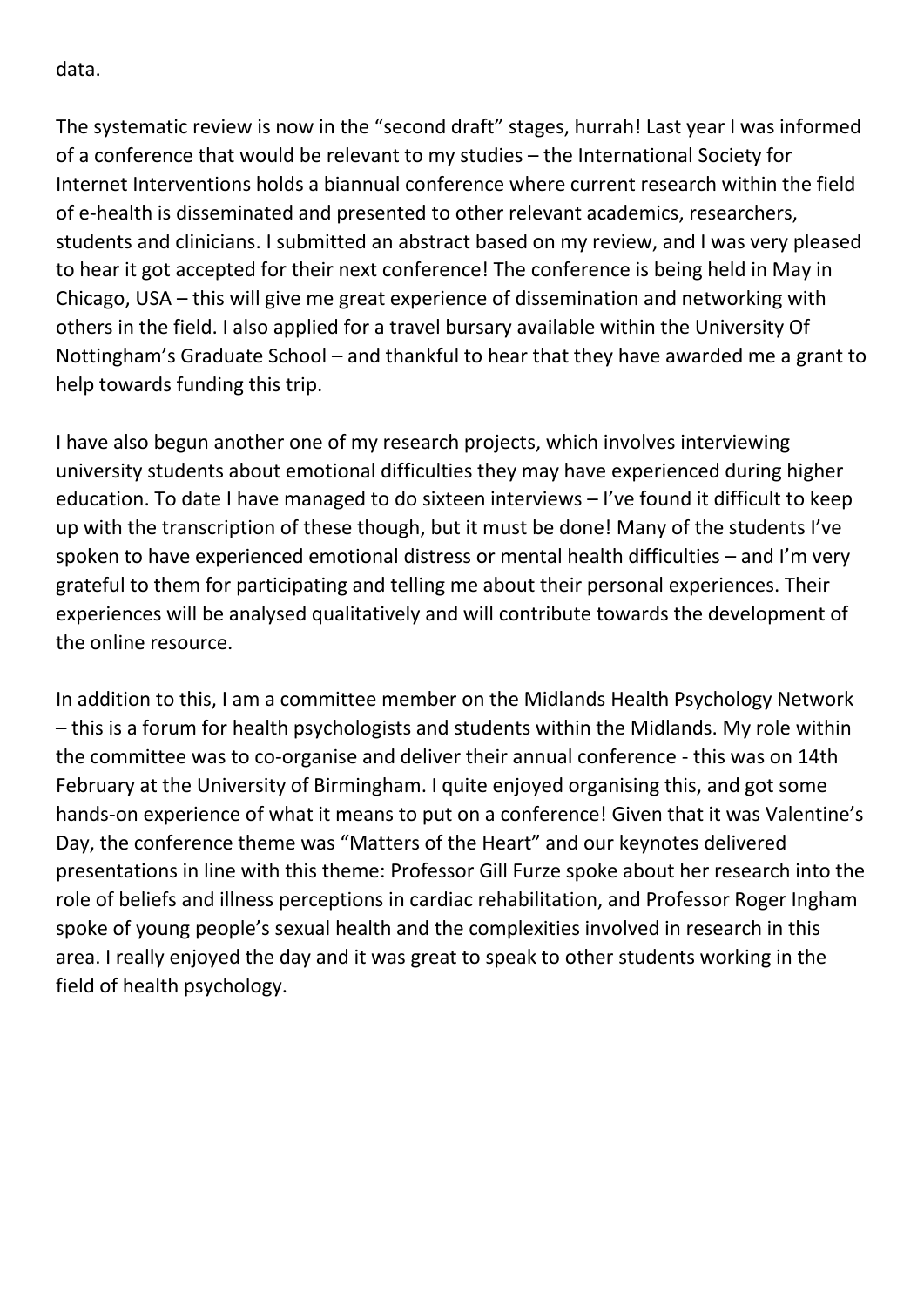#### **Year 3 Progress Report**

### **Blog - August 2013**

In mid-May I was very fortunate to be able to travel to Chicago to attend International Society for Research on Internet Interventions (ISRII) annual conference. A combination of financial support from the university's graduate school and my school meant I could afford to go on this trip. Here the leaders in the field of internet interventions were gathered – there were researchers



from across the globe, and it was a great opportunity to network and discover what's currently happening in this rapidly-expanding field of research. I had brought with me a poster which presented my current findings from my review to show to relevant researchers. Unfortunately it appeared that another research team had conducted a similar review to mine, which was a bit discouraging – but through talking to the lead author I learnt about their review and that we did have some differences as to how we'd conducted our review. All was not lost! Since then I have been re-working my review and conducting a meta-analysis of depressive, anxiety and psychological distress outcomes reported in the included interventions. The findings from my review do support use of website-based interventions for improving mental health of university students – but with some limitations, such as small sample sizes and the use of skewed data within outcome



measures.

The conference was over three days and was a great opportunity – I was very grateful to have gone and it was a particular challenge for me given that I am not a very good flyer! However the journey both ways was great and I managed to incorporate some sightseeing around Chicago – including going up one of the tallest buildings in North America!

I have been progressing with analysing and

writing up the results from my online survey. Analysis of the data found that 36.4% of the sample screened for moderate-to-severe levels of depressive, anxiety or hypomania symptoms, and it is of note that 61.2% (n=169) of this group had not sought any professional help for their mental wellbeing. Feelings of tiredness/lethargy and worrying too much about different things were the depressive and anxiety symptoms most commonly reported by the student sample. The findings of this study will be used in the development of the online resource and will hopefully be submitted for publication.

I have also conducted interviews with 37 undergraduate students about mental wellbeing –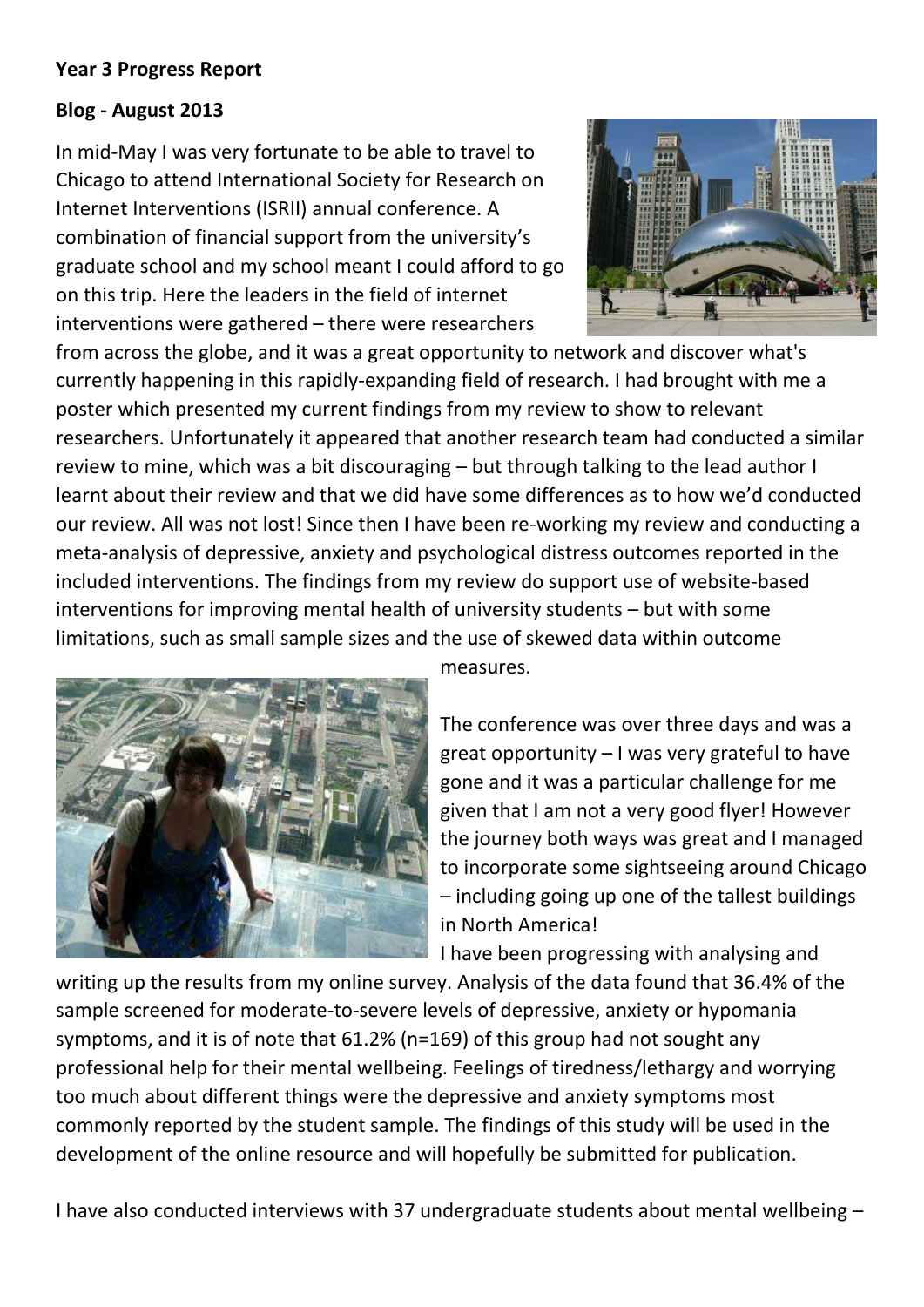these have all been transcribed and I have now begun to analyse the data. Themes relating to students' experiences of mental health difficulties and help-seeking for mental wellbeing will be explored within the interviews. I am very grateful for the students who took part, and it has been interesting to listen to their range of experiences. Overall this Summer I am continuing with analysing data from the different studies and finishing off my review, in preparation for developing the online resource.

### **Blog – December 2013**

I have completed my systematic review and meta-analysis, and after reviewing and editing it many times have now submitted it for review to the Journal of Medical Internet Research (JMIR). At the conference I attended in Chicago last May the journal's editor was interested in the review, and so I am hoping it will be reviewed favourably. In this review, I concluded that computer-delivered and website-based interventions for depression, anxiety and psychological distress can be effective in improving these outcomes – but mostly when compared to an inactive control group. There were several limitations to the findings, including the use of small sample sizes and over-sampling of psychology students. Hopefully when this review is published, I will be able to share more of this with you all.



I have been making progress in analysing the interviews I conducted with students. Between July and September I used thematic analysis to help me identify codes and subsequent themes from the data. I reached the stage wherein I was satisfied with the themes and subthemes that had developed, so I randomly took thirty quotes that had been assigned to the themes and along with a codebook, handed them to an academic within my department so that inter-rate reliability

could be explored. Some preliminary findings map on to previous help-seeking theory within the field – for example some students mentioned concerns about whether their mental distress is a normal aspect of everyday life or whether it needs intervention. This finding is in line with previous research that suggests young adults may rationalise their mental distress as being normal.

While I have been waiting to hear from the journal regarding my review and for feedback about the inter-rater reliability, I have been making progress with writing a thesis chapter about help-seeking for mental health and mental health literacy in young adults/university students. This has been exceptionally helpful in aiding my understanding of the topic, as well as being helpful in analysing the interviews. I have also outlined what is going to be on the online resource and have started making a plan as to how to explore the feasibility and conduct pre-evaluation of it prior to it being fully trialled. I am looking forward to 2014 and progressing further on with the PhD.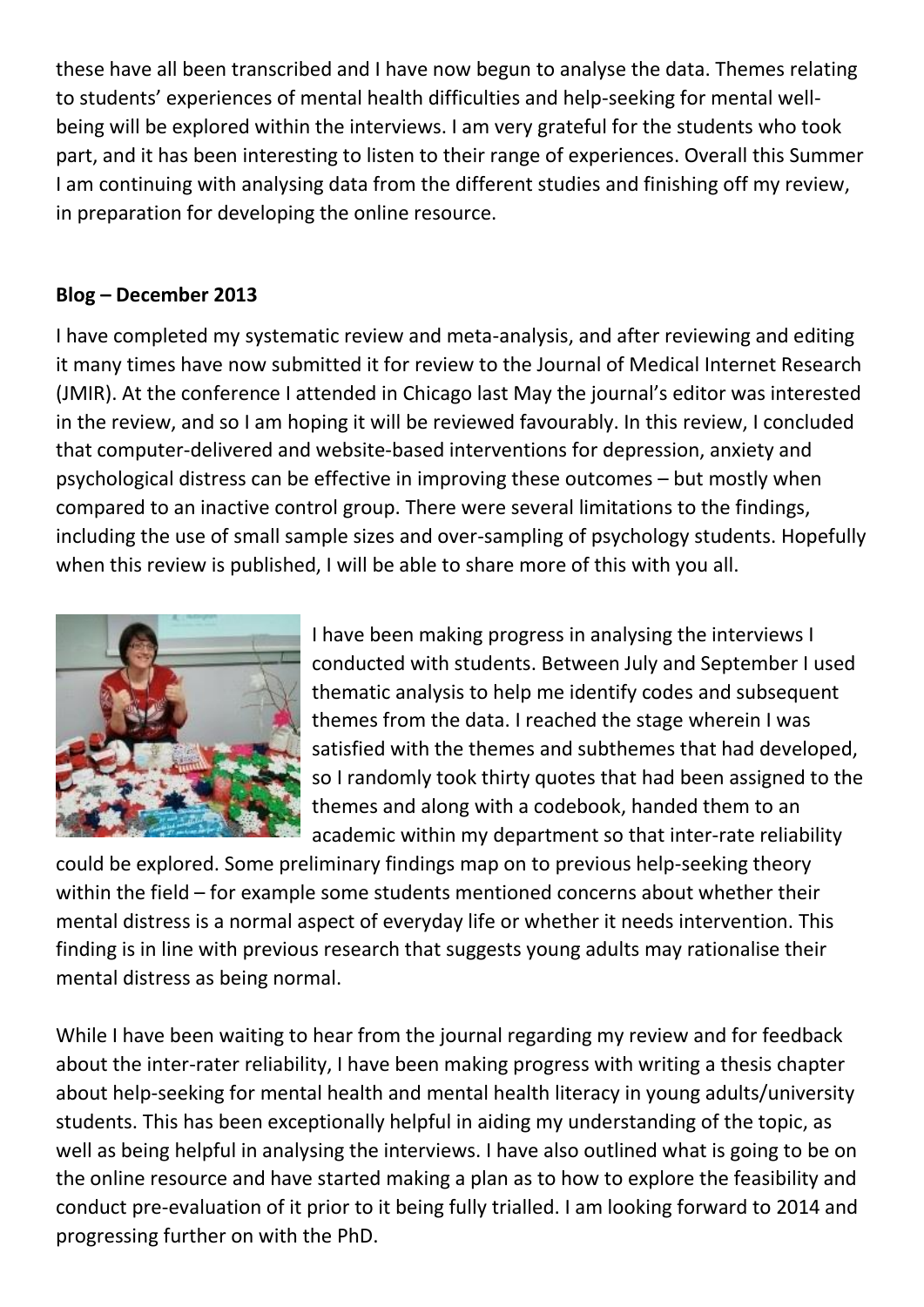Outside of the PhD, I have been continuing to make sure I have a hobby to help alleviate any stress I may feel! I go swimming twice a week and have been making great improvements with my technique. I have also been crocheting and knitting away as always. The Institute of Mental Health held their annual Christmas bazaar in December, and I had crocheted a bunch of snowflakes and Christmas trees – funds raised from the bazaar went to Friends of Nottingham, a local mental health charity.

### **Year 2 Progress Report**

### **Moving Onwards**

Well I am now a second year PhD student – and the work is definitely on! Others have said to me it tends to be much busier in the second year, and after some delays with my ethics application in my first year I have now begun collecting some data. I have been conducting interviews with professionals who work to support the mental health of university students. This has provided a good opportunity to apply and improve my interpersonal skills, as well as improving my understanding of conducting interviews for research. I often feel quite nervous when meeting new individuals, but as the interviews have progressed I have found myself feeling more at ease. The next step with these is to begin analysing the interview data.

I have also recently started circulating an online survey to undergraduate students. Within the survey we are administering three scales to screen for anxiety, depressive symptoms and bipolarity to undergraduate students. Alongside this, we ask participants whether they have experienced any difficulties in their emotional health and well-being since university, how these have affected them and whether they have sought any help/advice for any difficulties. I hope the data from this will provide me with an idea about how prevalent these symptoms are in students and help me build up a brief "profile" of student mental health.

After receiving great support within my department, I am in the final stages of completing my systematic review. The findings seem to suggest that - compared to receiving no treatment or an attention placebo - online interventions to improve mental health outcomes do have some positive effects upon students' mental health. However there are many factors within this review that mean the findings need to be approached with caution – such as the small number of studies found and the range of outcome measures used. None the less conducting this provided me with some initial experience of what it takes to complete a review.

#### **November 2012 - Events**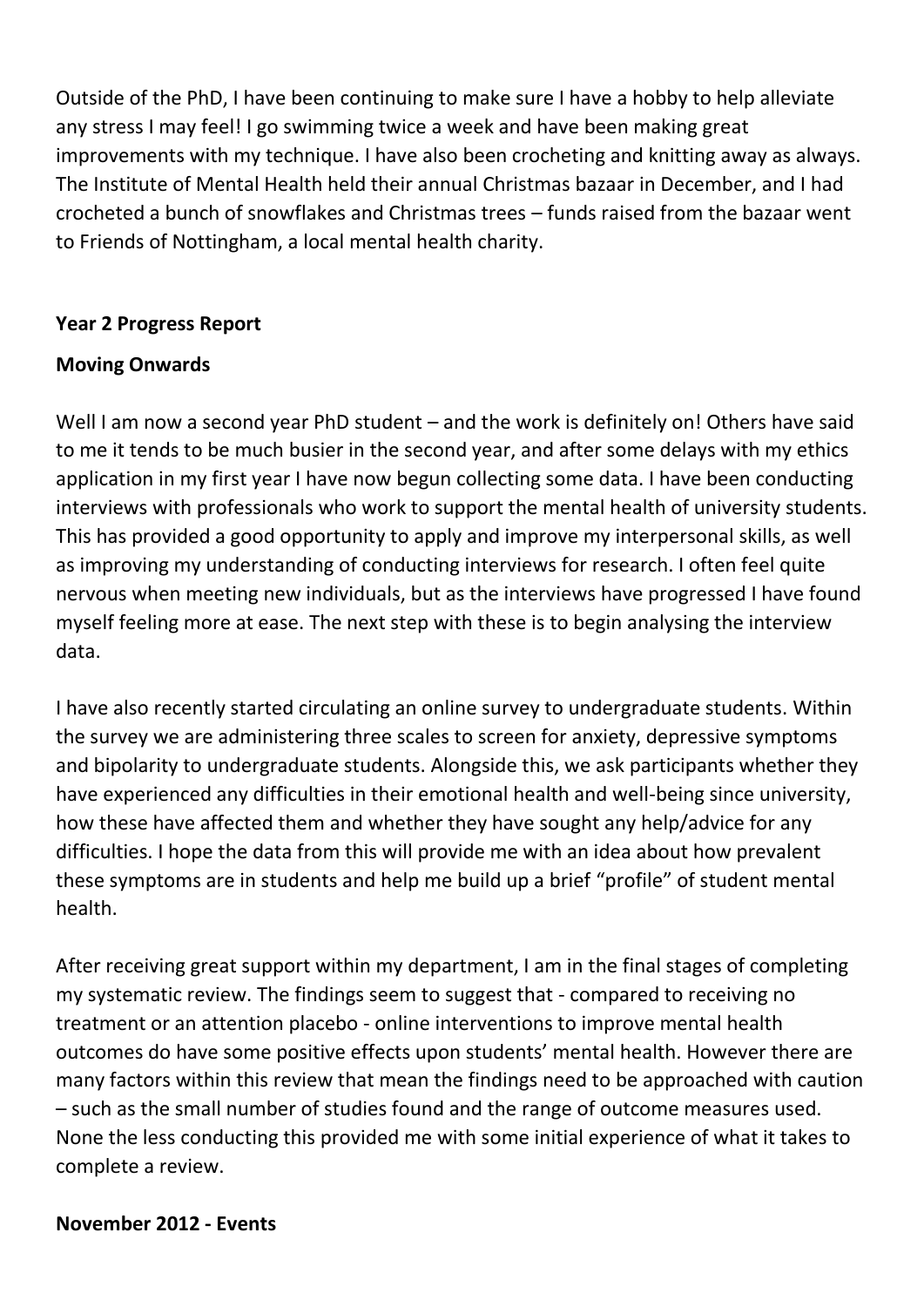This month I attended a workshop run by the British Psychological Society at their London offices. The workshop was based around using LifeGuide – which is a freely available piece of software that allows researchers to create, modify and trial online interventions. Developed by a team of researchers at the University Of Southampton, LifeGuide is designed for use by individuals with no programming experience and can be used to design behavioural and mental health interventions. I found the workshop highly useful – and hopefully I will be able to use the LifeGuide software to develop my online intervention to help management of depression in university students.

Later on this month I will be attending the Student Mental Health Conference at Wadham College, Oxford. This conference is organised by SRSH, a voluntary charity which helps to provide support to students with mental health problems. This conference brings together experts within the field to provide some informative talks to both students and professionals working in universities. I hope to find this conference an informative event, and will provide the opportunity to speak both to students engaged in university-based mental health campaigns and who have experienced mental health difficulties.

# **Year 1 Progress Report from Bethan Davies**

I'm Bethan Davies and I am a PhD student at the University of Nottingham who has been awarded funding from Mental Health Research UK to fund my studies. My PhD is focusing on the mental health of university students and will involve developing and evaluating an online intervention for depression in this population.

# **Adapting to PhD life**

I found it challenging to adapt to the change of pace associated with undertaking a PhD – it was different to having the set exams and essays that I was previously used to. However I have had great support from my supervisors and fellow students in helping me adapt to the new environment! As the field of university students' mental health was a relatively new topic for me, I started my PhD by searching and reading the relevant literature. To help comprehend the vast amount of research, I wrote a piece of writing outlining the rates of depression in students, what problems they face due to their depression, and what services are in place to meet their mental health needs. Completing this writing provided me with an introduction to my research topic and helped me identify the key researchers and journals in the area.

During my first term I prepared an ethics application for an online survey and semistructured interviews to explore undergraduate students' needs for support for their emotional difficulties. The results of this first study will inform the development of the online intervention. I managed to complete and submit this application just before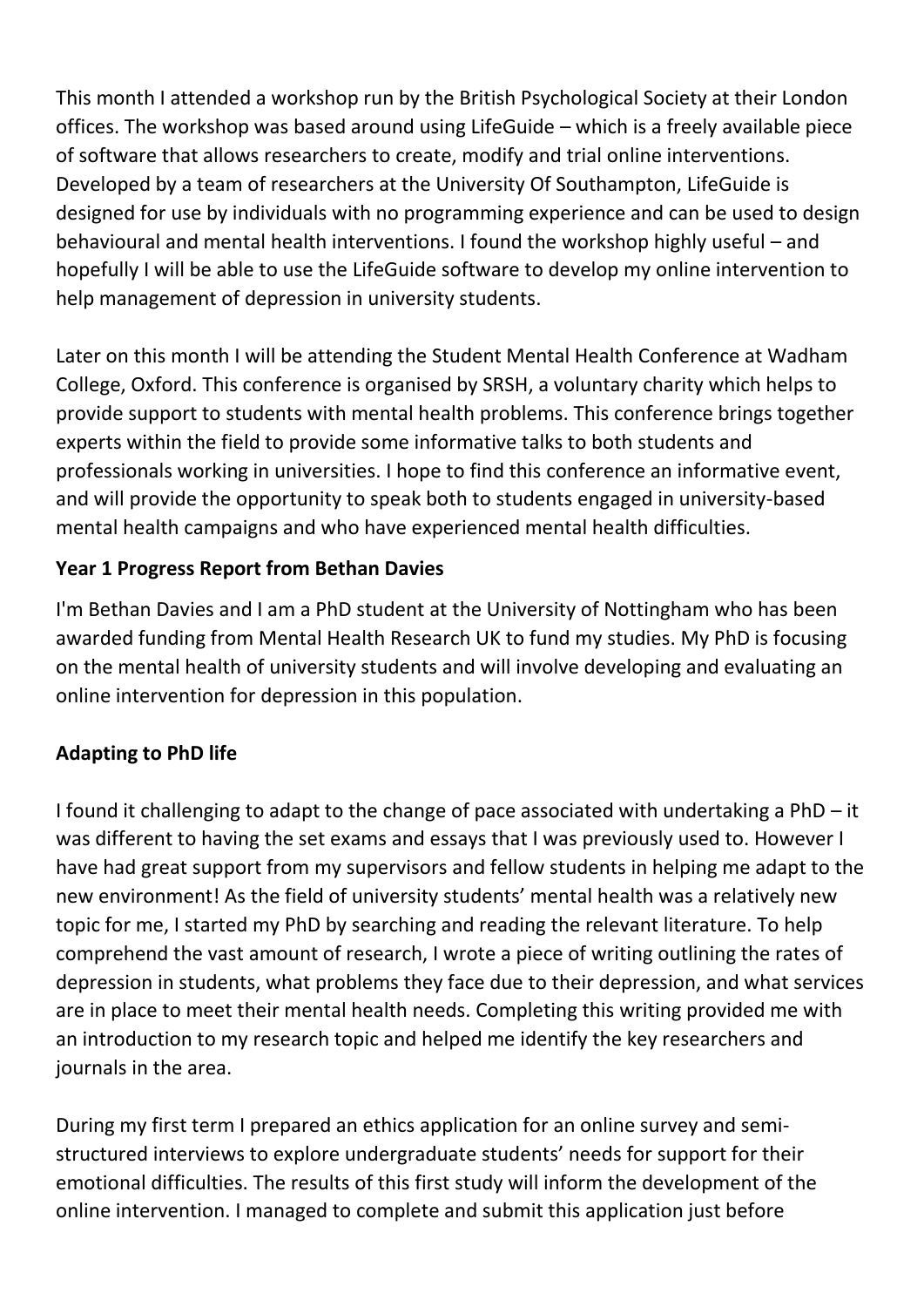Christmas; however as expected the application was returned with a series of comments to be addressed. I edited my application to respond to their concerns, and I managed to resubmit this in March.

## **Current progress**

Currently I am working on a systematic review to contribute to my needs assessment. This review is looking at the theoretical basis and content of previous online interventions conducted in undergraduate student populations. Completing this review has been somewhat comforting; it has helped ease my worries as I have a set framework to follow. I am confident in using online databases and in contacting researchers about their work. I have found the review process to be a great learning experience which has helped improve my understanding of what actually occurs in a review. In April I submitted an application to the university's Cascade Grant Fund to request a small amount of funding. This funding will contribute towards the professional development of the online intervention. I have also submitted a project opportunity for the third year medical students here at the University Of Nottingham. This plan would involve the student conducting research into students' opinions and evaluations of mental health websites, in order to contribute to the development of the online intervention. It will provide the student with some good experience of intervention planning and design, and will also provide myself with some supervisory experience. I will also be attending a Mental Health First Aid course in Sheffield to help increase my understanding of mental health and to aid me in interviewing students too.

## **Challenges**

I found the ethics application to be a challenging process as I have had limited experience of completing such applications. I feel confident that permission will be granted, as I have had support and advice from my supervisors in responding to the ethics committee's concerns.

#### **Other opportunities**

In February I attended the 8th Annual Midlands Health Psychology Network conference, held in Coventry. This was my first conference, and I also delivered a poster presentation about my Masters' research project. I enjoyed talking and networking with other health psychologists and students, and it gave me an introductory conference experience. I was also fortunate in that my poster was awarded the best poster prize – and I am still surprised about this now! The conference also held a subsequent workshop presented by Professors Susan Michie and Marie Johnston. These two academics are strongly established and known for their research into identifying the components and techniques used in behaviour change interventions. This workshop provided delegates with activities to help identify